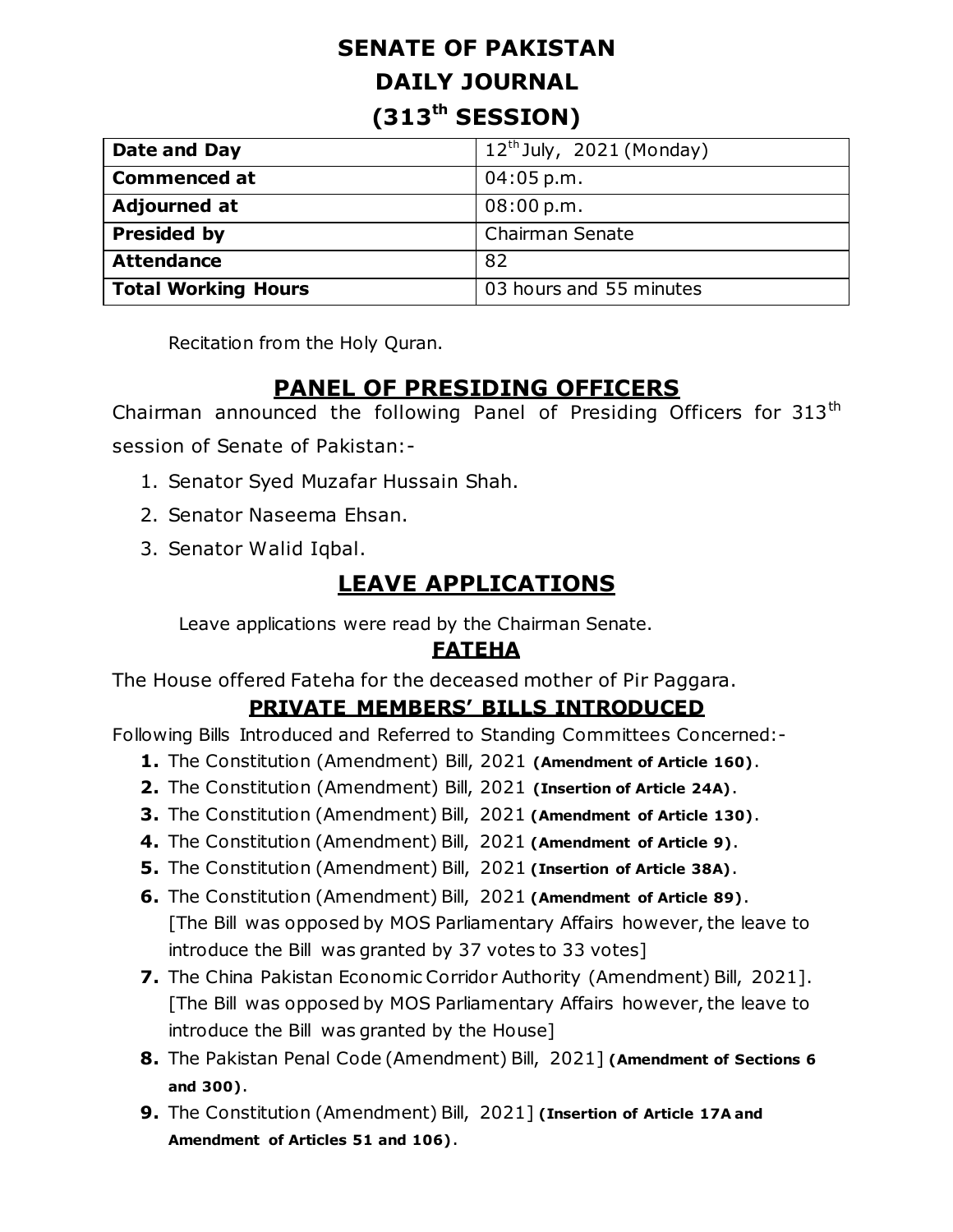### **PRIVATE MEMBERS' BILLS DEFERRED**

Following Bills were Deferred:-

- **1.** The Members of Parliament (Salaries and Allowances) (Amendment) Bill, 2021. [**The Bill was deferred for further deliberation]**
- **2.** The Civil Aviation (Amendment) Bill, 2021. **[The Bill was deferred on technical objection raised by the Minister. The Mover agreed to give fresh notice.]**

# **LEGISLATIVE BUSINESS**

**1.** Senator Fida Muhammad, moved that the Bill further to amend the Prevention of Corruption Act, 1947 [The Prevention of Corruption (Amendment) Bill, 2021], as passed by the National Assembly, be taken into consideration.

#### **The Bill referred to Standing Committee concerned.**

**2.** Senator Fawzia Arshad, moved that the Bill for the Establishment of Ibadat International University, Islamabad [The Ibadat International University Islamabad Bill, 2021], as passed by the National Assembly, be taken into consideration.

#### **The Bill referred to Standing Committee concerned.**

**3.** Senator Sherry Rehman, moved that the Bill to provide for the regulation of employment of domestic workers in Islamabad Capital Territory [The Islamabad Capital Territory Domestic Workers Bill, 2021], as passed by the National Assembly, be taken into consideration.

### **The Bill referred to Standing Committee concerned.**

**4.** Senator Kamran Murtaza, moved that the Bill further to amend the National Commission on the Status of Women Act, 2012 [The National Commission on the Status of Women (Amendment) Bill, 2020], as passed by the National Assembly, be taken into consideration.

#### **The Bill referred to Standing Committee concerned.**

**5.** Senator Sherry Rehman, moved that the Bill to control and prevent torture and custodial death [The Torture and Custodial Death (Prevention and Punishment) Bill, 2021], as reported by the Standing Committee, be taken into consideration at once.

#### **The Motion was put to the House which was not opposed. Thereafter, the House started second reading of the Bill i.e. clause by clause consideration.**

After clause by clause consideration of the Bill, Senator Sherry Rehman, moved that the Bill to control and prevent torture and custodial death [The Torture and Custodial Death (Prevention and Punishment) Bill, 2021], be passed.

#### **The Motion was put to the House and the Bill was passed unanimously.**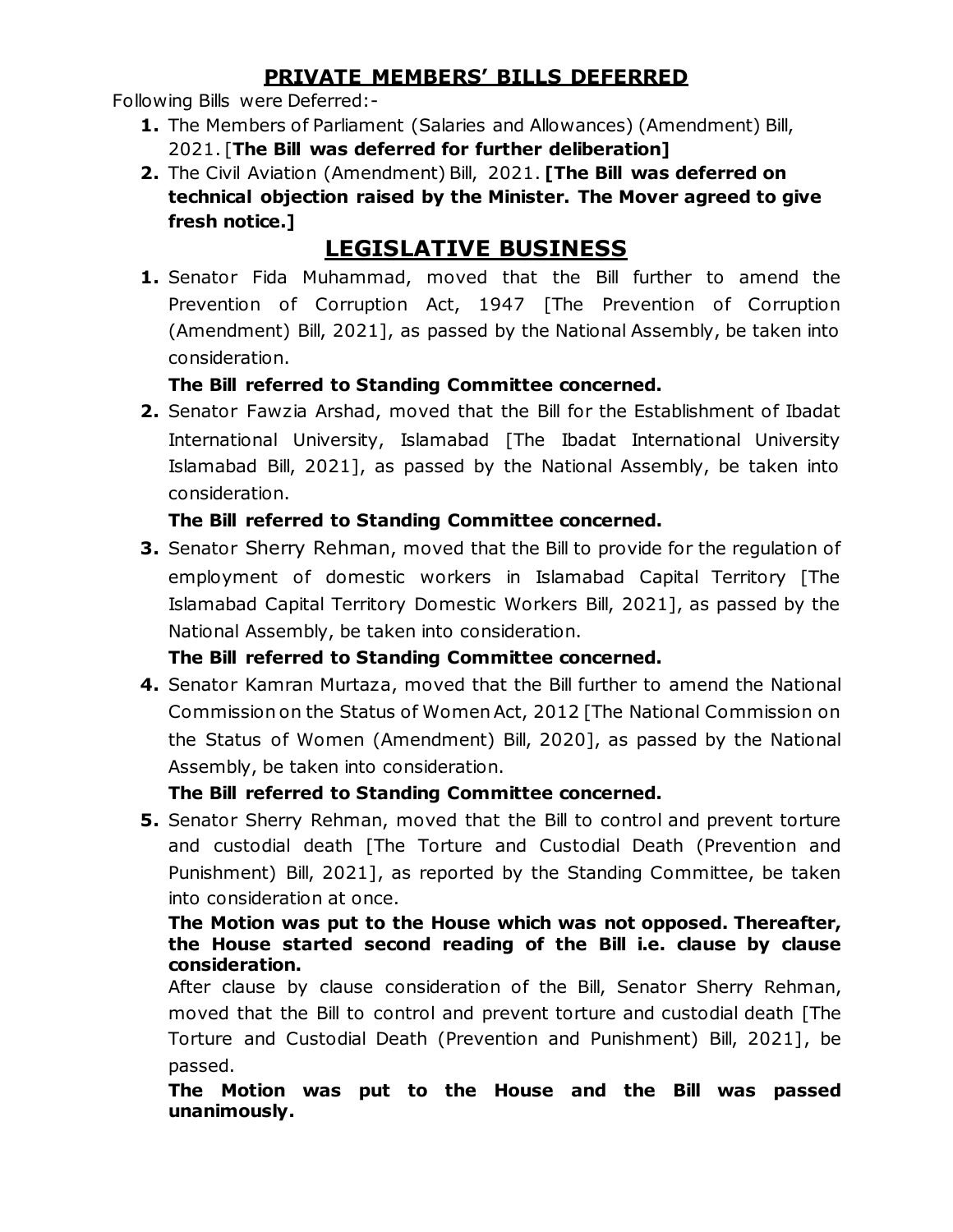**6.** Senator Seemee Ezdi on her behalf and behalf of Senator Fawzia Arshad, moved that the Bill further to amend the Islamabad Rent Restriction Ordinance, 2001 [The Islamabad Rent Restriction (Amendment) Bill, 2021], as reported by the Standing Committee, be taken into consideration at once. **The Bill was deferred till next Private Members' Day.**

### **MOTIONS**

[Under Rule 218]

**1.** Senator Bahramand Khan Tangi moved that the House may discuss Pakistan's Counter Terrorism Strategy particularly in the wake of recent terrorist attacks.

Following Members" spoke on the Motion:-

- i. Senator Bahramand Khan Tangi
- ii. Senator Molana Abdul Ghafoor Haideri
- iii. Senator Kamran Murtaza
- iv. Senator Dr. Shahzad Waseem, Leader of the House
- v. Senator Irfan-ul-Haque Siddiqui
- vi. Senator Rubina Khalid
- vii. Senator Hidayatullah
- viii. Senator Azam Nazir Tarar

Mr. Ali Muhammad Khan, Minister of State for Parliamentary Affairs, wound up the debate.

#### **The Motion was talked out.**

**2.** Senator Mushtaq Ahmed on his behalf and behalf of Senator Bahramand Khan Tangi moved that the House may discuss the continuation of Pakistan in the gray list by the FATF.

Following Members" spoke on the Motion:-

- i. Senator Mushtaq Ahmed
- ii. Senator Bahramand Khan Tangi
- iii. Senator Azam Nazir Tarar

Mr. Ali Muhammad Khan, Minister of State for Parliamentary Affairs, wound up the debate.

#### **The Motion was talked out.**

**3.** Senator Mushtaq Ahmed to move that this House may discuss the current unscheduled load shedding for hours throughout the country in general and particularly in Khyber Pakhtunkhwa.

#### **The Motion was deferred.**

**4.** Senator Mushtaq Ahmed moved that the House may discuss the steps being taken by the Government for the release of Dr. Aafia Siddiqui.

Following Members" spoke on the Motion:-

- i. Senator Mushtaq Ahmed
- ii. Senator Sherry Rehman

Mr. Ali Muhammad Khan, Minister of State for Parliamentary Affairs, wound up the debate.

#### **The Motion was talked out**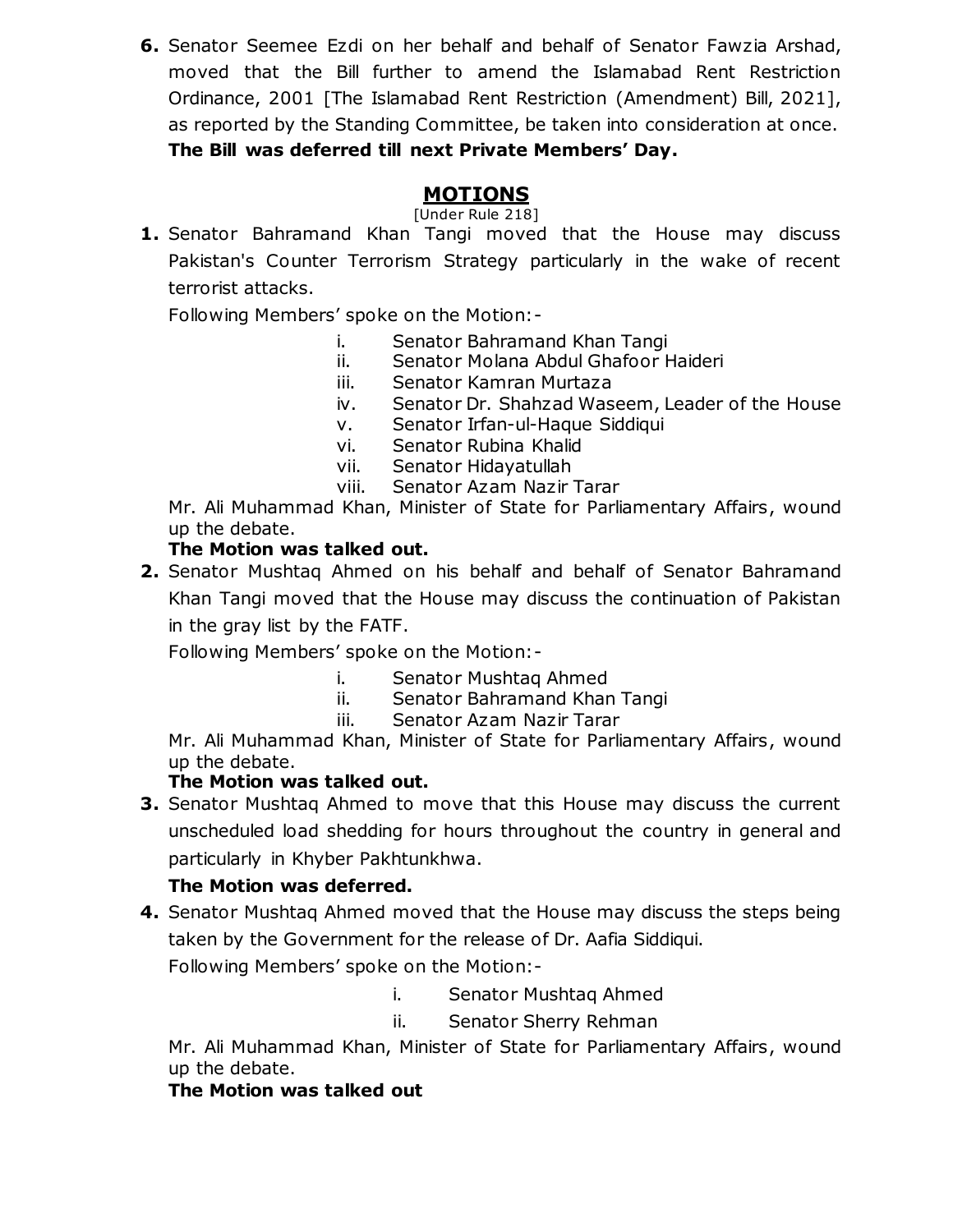**5.** Senator Mushtaq Ahmed to move that the House may discuss the issue of payment of the Net Hydel Profit in electricity to the province of Khyber Pakhtunkhwa under the Kazi Committee Methodology (KCM).

#### **The Motion was deferred.**

### **RESOLUTIONS**

**1.** Senator Seemee Ezdi moved the following resolution:-

"This House recommends that the Government should formulate an emergency national action plan to fight the impending water crisis through reliable data gathering, improved efficiency of existing reservoirs, reduced water losses and improved sowing all over the country."

**The Resolution was not opposed and unanimously passed by the House.**

**2.** Senator Naseebullah Bazai on his behalf and behalf of Senators Kauda Babar and Ahmed Khan moved the following resolution:-

> "The House strongly recommends that the Federal Government should start metro bus service from Faizabad to Rawat on priority basis. Since Islamabad Expressway is a wide road, the service can be started without any delays by plying metro buses on a dedicated lane at the Expressway."

#### **The Resolution was not opposed and unanimously passed by the House.**

**3.** Senator Mushtaq Ahmed moved the following resolution:-

"The House demands from the Federal Government to ensure provision of 3% share in the NFC Award and Rs.100 billion annual development package for the merged districts of erstwhile FATA as committed by the Federal Government at the time of 25th Constitutional Amendment and merger of EX-FATA with Khyber Pakhtunkhwa in order to carry out development programme in the said districts during the next financial year 2021-2022."

#### **The Resolution was not opposed and unanimously passed by the House.**

**4.** Senator Syed Faisal Ali Subzwari moved the following resolution:-

"This House recommends that special tax exemptions may be granted to the small traders and low salaried class of Karachi and Hyderabad as they suffered during the lock downs in Karachi and Hyderabad;

**The Resolution was opposed by the MOS for Parliamentary Affairs. The Chairman referred the Resolution to the Standing Committee concerned.**